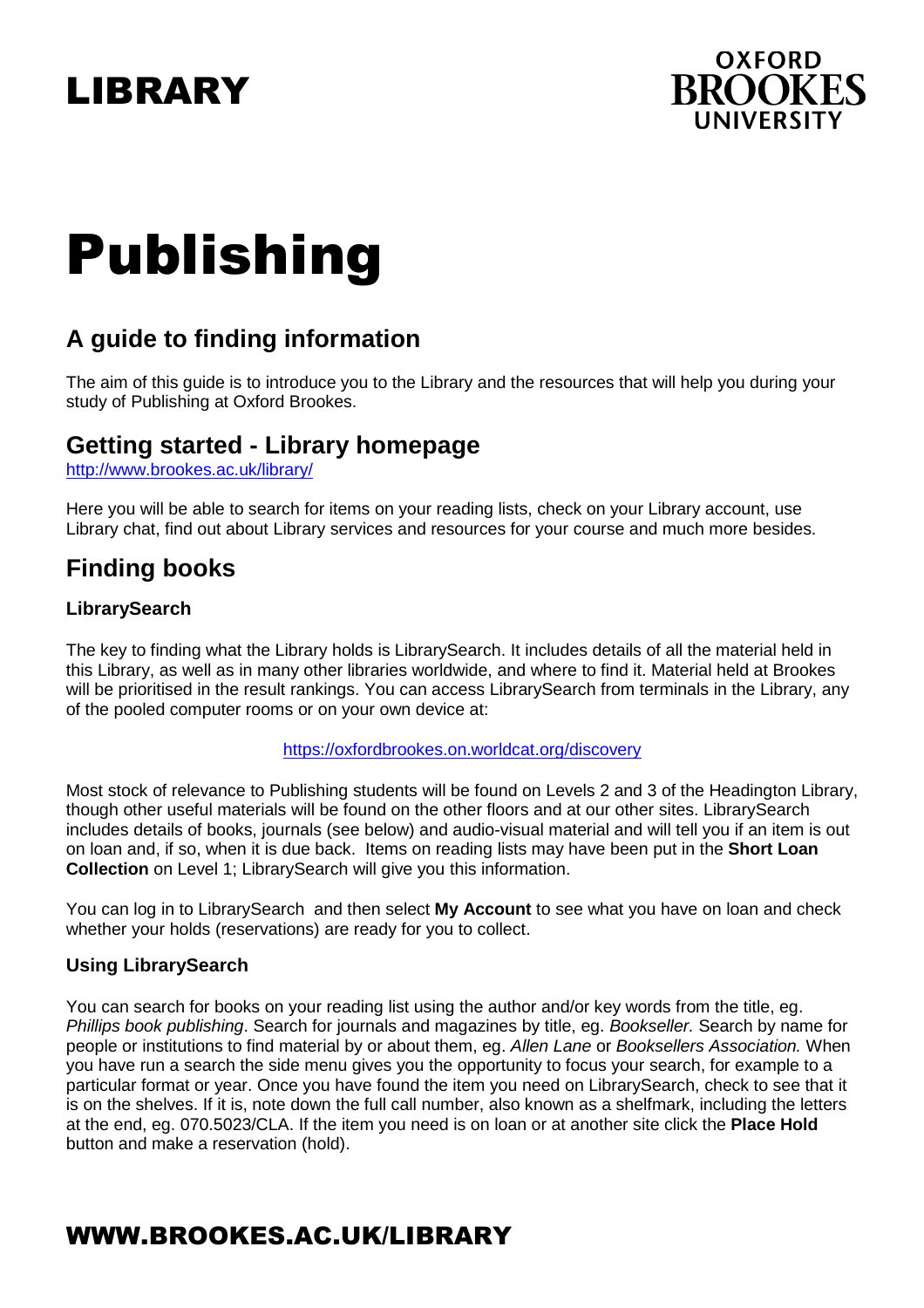#### **Reading Lists**

You can search for an online version of your reading list by module name or number. There will also be a link to it on Moodle. Items on the reading list are linked to LibrarySearch so one click will tell you the call number and whether the book is on the shelves.

#### **Browsing**

You may find it helpful, even inspirational, to go and look at the shelves to see the books, DVDs and videos that are relevant to your work. Use the call numbers below to direct your browsing.

### **Useful call numbers for Publishing**

| 005.369   | InDesign                                                  |
|-----------|-----------------------------------------------------------|
| 005.72    | Web page design                                           |
| 006.7     | Web usability                                             |
| 006.7869  | Photoshop                                                 |
| 028.5     | Children's books                                          |
| 028.9     | Readers and reading                                       |
| 070.4     | Magazines, editing, and journalism -<br>see also 070.5721 |
| 070.5     | Publishing                                                |
| 070.50285 | Desktop publishing                                        |
| 070.50688 | Book marketing and promotion -<br>see also 070.573        |
| 070.509   | <b>Publishers</b>                                         |
| 070.52    | Author/publisher relations                                |
| 070.572   | Journals publishing                                       |
| 070.5721  | Magazine publishing                                       |
| 070.5797  | Electronic publishing                                     |
| 098.1     | Censorship - see also 363.31                              |
| 346.0482  | Copyright and intellectual property rights                |
| 658       | <b>Business</b>                                           |
| 658.8     | Marketing                                                 |
| 686       | Book production                                           |
| 686.2     | Printing                                                  |
| 686.209   | History of books and printing                             |
| 686.22    | Typography                                                |
| 686.225   | Copy-editing                                              |
| 741.6     | Graphic design                                            |
| 741.64    | Book design                                               |
| 801       | Literary theory                                           |
| 808.02    | Authorship and writing                                    |
| 820.9     | History of literature                                     |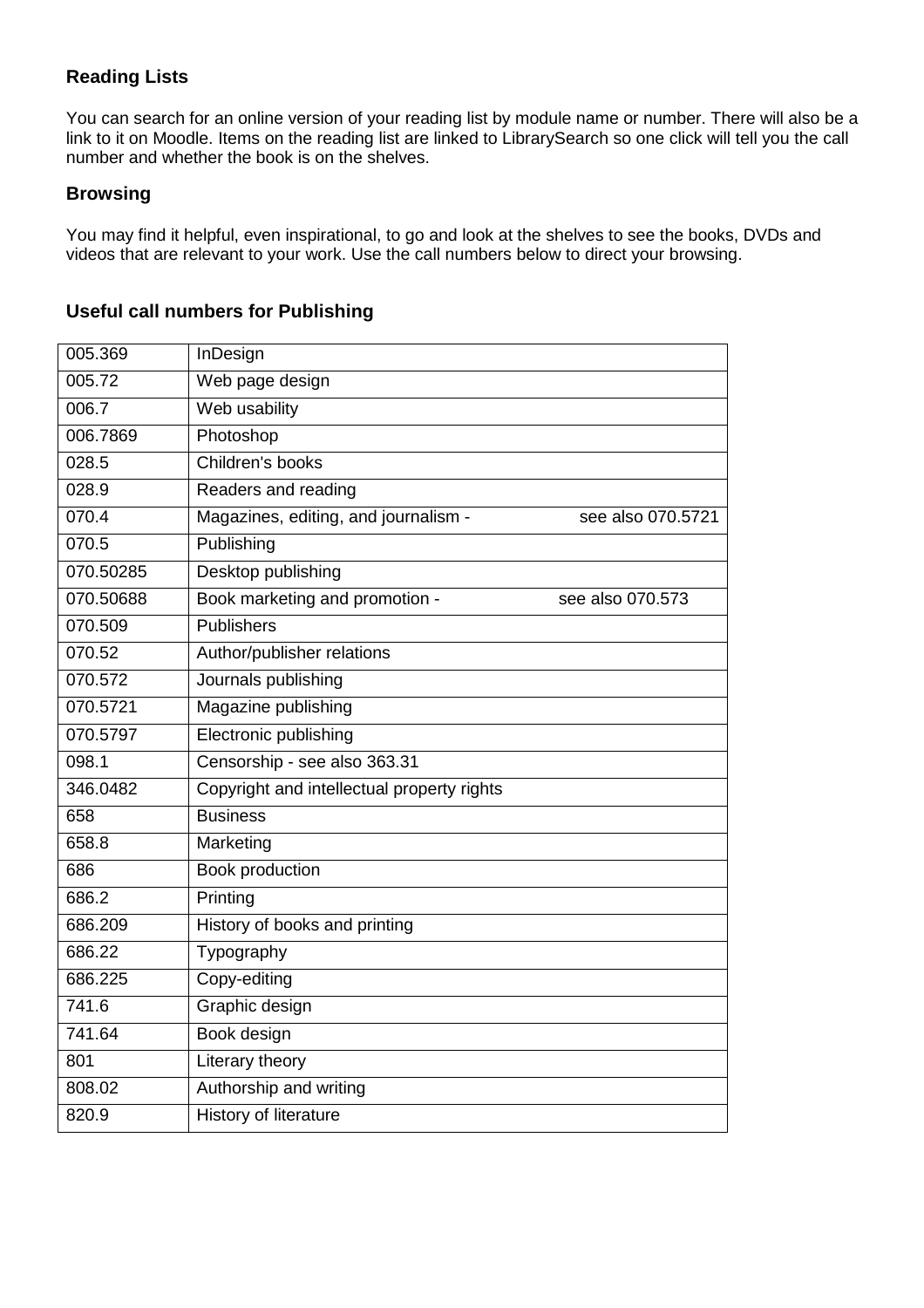## **Print reference works**

#### **Dictionaries and encyclopaedias**

These can be found on Levels 2 and 3 of the Library, most are for reference use only. They are useful for looking up unfamiliar terms or finding explanations of a subject. Dictionaries give helpful definitions, while encyclopaedias give a summary of a subject and can be a good starting point for any research.

| Collin, P H. (2006) Dictionary of Publishing and Printing 3rd edition.                                | 070.503DIC   |
|-------------------------------------------------------------------------------------------------------|--------------|
| Glaister, G A. (1996) <i>Encyclopedia of the Book.</i> 2nd edition.                                   | 686.03 GLA   |
| Griffiths, D. (1992) Encyclopedia of the British Press, 1422-1992.                                    | 072 ENC      |
| Hansen, B. (2005) The Dictionary of Multimedia 4 <sup>th</sup> edition.                               | 006.703 HAN  |
| Suarez, M.F. and S.J. and H.R. Woudhuysen (eds) (2010) The Oxford Companion to<br>the Book, (2 vols). | 002.09 OXF   |
| Vollnhals, O. (1996) Multilingual Dictionary of Electronic Publishing.                                | 070.5797 VOL |

#### **Directories and yearbooks**

Directories and yearbooks provide information on publishing companies, industry trends and the book trade in general. The following are a useful selection:

| Children's Writers' and Artists' Yearbook                               | 808.068 CHI |
|-------------------------------------------------------------------------|-------------|
| Annual. Children's media contacts and practical advice and information. |             |
|                                                                         |             |

Writers' and Artists' Yearbook 070.58 WRI

Annual. Directory providing detailed information on market, contracts, copyright, research, etc.

#### **Statistical information**

Publishing statistics can be found with the publishing books. More general statistical data is held in the **Statistics Collection** in mobile shelving next to Zone B on Level 2. Many statistics are increasingly only available online. The following titles are important in the field of publishing:

Book Sales Yearbook (2000-2004) 070.573021BOO

An analysis of retail book sales in the UK. Published by The Bookseller.

PA Publishing Yearbook 070.5021 UKB

An annual publication produced by the Publishers Association. Previously known as the PA Statistics Yearbook.

UK Travel Publishing Yearbook Online and 070.50941021 UKT

An annual publication. Published by Nielsen BookScan.

#### **Company information, market research and industry surveys**

The most up-to-date sources of market, industry and company information are now to be found online (see Databases below).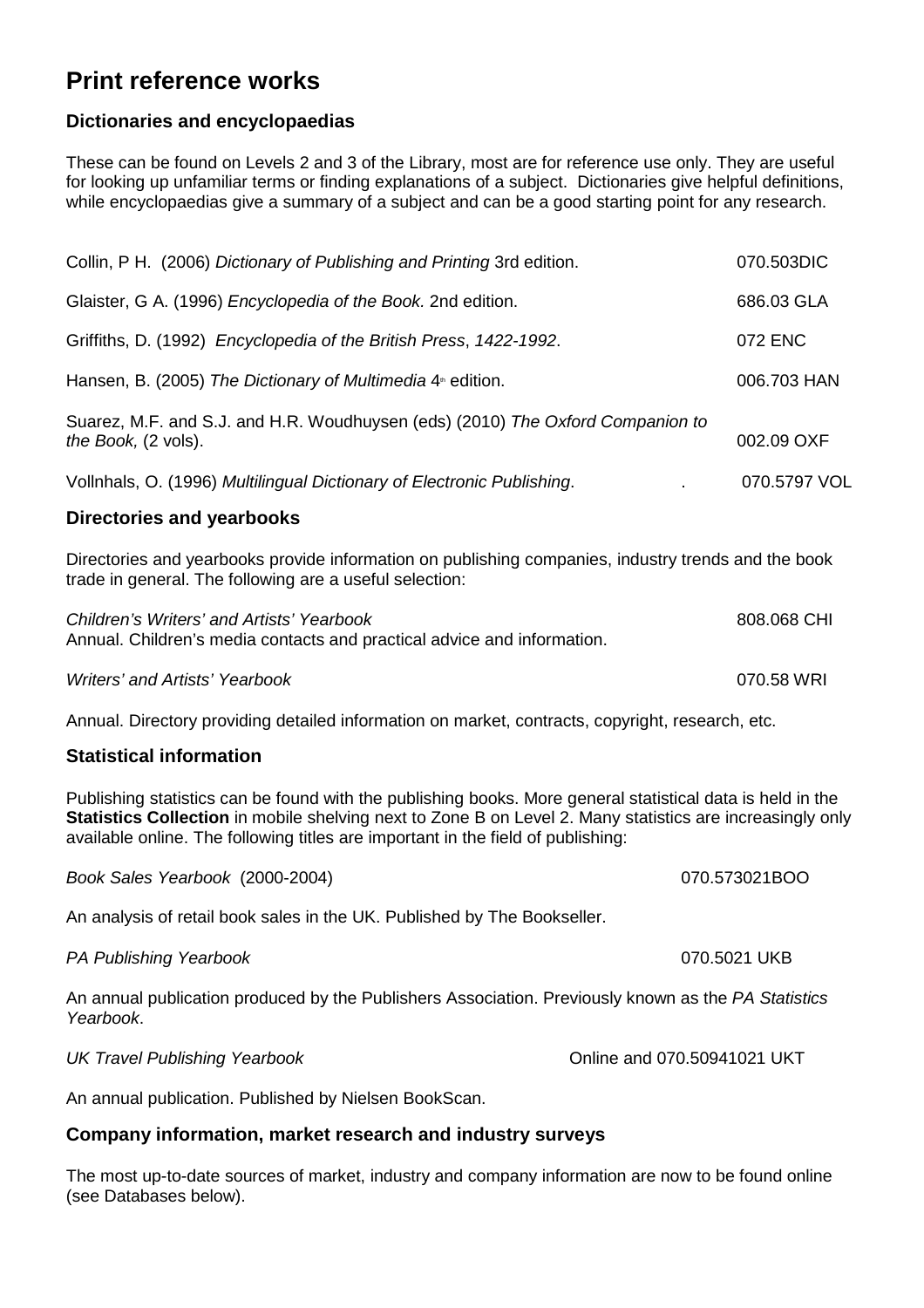Publishing company websites are a good source of information. Company reports and share data for public listed companies can be found in the Investor Relations section of company websites. There are websites which act as gateways to the home pages of publishing companies worldwide. Most of the information relates to the publishing output of the companies, but there will be more general company information available as well.

Companies in the UK must register with Companies House and file their accounts and annual return. This can be a useful place to start your company research:

https://www.gov.uk/government/organisations/companies-house

#### **Company Reports**

Company annual reports are now legally required to be published online. A number of downloaded annual reports of media and publishing companies are available at Headington and can be found in filing cabinets in Zone D on Level 2 of the Library.

## **Finding journal articles**

#### **Journals and newspapers**

Journals, magazines and newspapers are useful sources of up-to-date information; articles may cover developments in the book trade, which have not yet reached the textbooks. It is a good idea to scan key journals in the subject area regularly to keep abreast of current developments. All our journals, print and online, can be found on LibrarySearch by searching under the title of the journal, use the **Journals** tab. To find individual journal articles on your topic - see Databases section below for guidance on tracing information in journals.

Newspapers, local, national and international, can be useful sources of information for a wide range of subjects, including business and company news, reviews of new books and feature articles on writers. As they are published frequently, they are often the best sources for current, up-to-date information. See below for online sources. More information on searching for news stories can be found on our News Sources page:

http://www.brookes.ac.uk/library/collections/news-sources

#### **Databases**

The Library subscribes to electronic databases which contain details of journal articles (and sometimes book chapters, book reviews and conference proceedings) on particular subjects. You can search these databases using keywords to find details of relevant articles for your assignments and research.

There are three types of database. The first and most basic type is an indexing service only, providing sufficient bibliographic information (i.e. author and title of the article, the name of the journal, dates and pages) to locate the article. The second type also provides an abstract, which is a brief summary of each article's contents. The third type will provide the full text of the article.

Where full text articles are not available online the next step is to check LibrarySearch for the title of journals containing articles you wish to read. When you find the journal you are looking for it is important to check the holdings information to be sure that we have the issue you need. Sometimes we will have a journal in both print and electronic format but the holdings information is likely to be different, you need to choose the format that covers the date you are seeking.

Databases can be accessed on pooled room computers in the Library or in any pooled computer room as well as on your own device. Usually your Brookes login will be requested, details for those resources with a different login can be found via Library E-resources:

https://sites.google.com/brookes.ac.uk/library-e-resources/home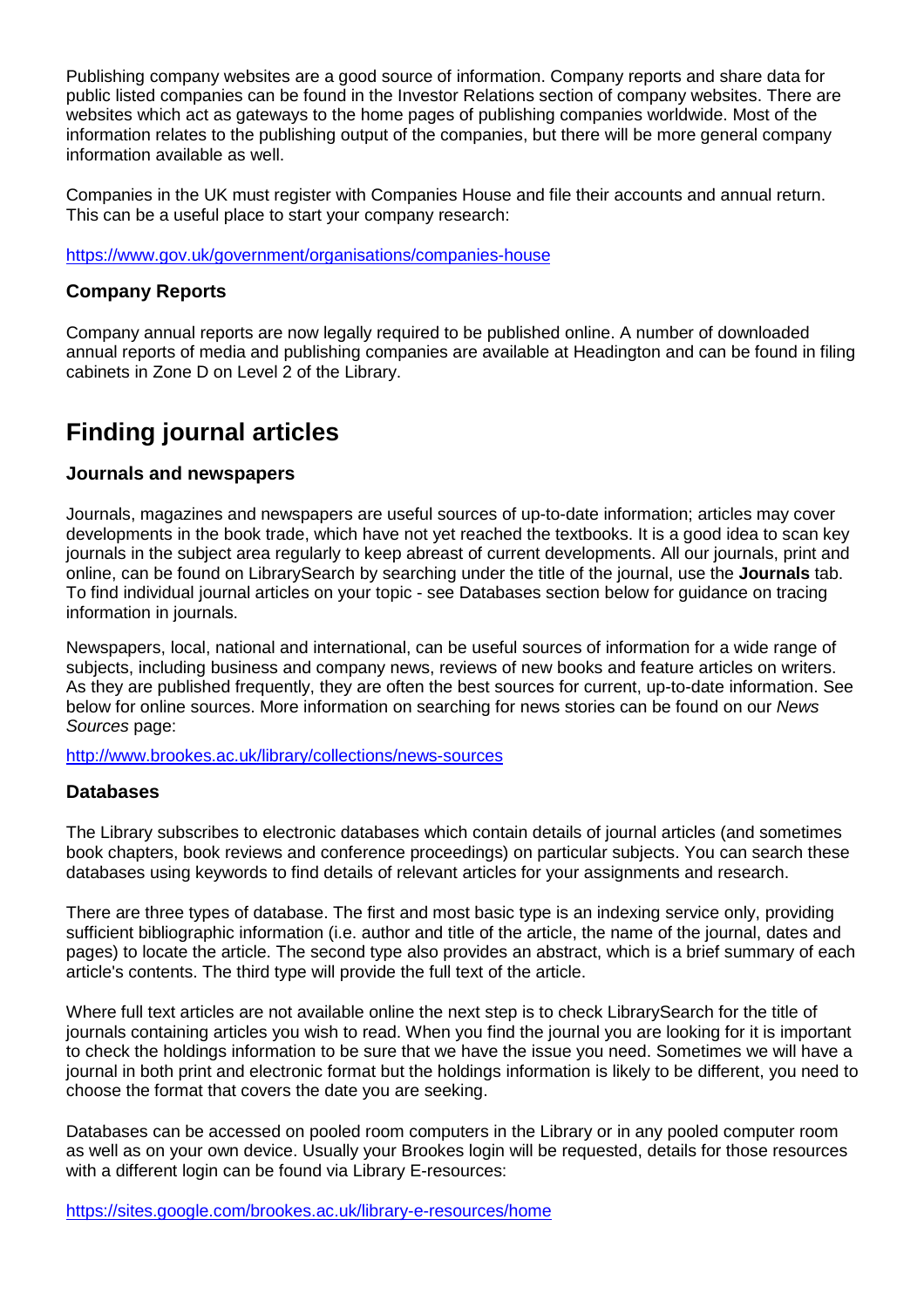#### Details of databases recommended for publishing can be found at:

#### http://www.brookes.ac.uk/library/course-resource-help/publishing

The following databases are particularly useful for publishing:

#### Academic Search Complete

Multi-disciplinary database with access to academic publishing journals such as Publishing Research Quarterly.

#### Business Source Complete

Covers management, economics, finance, accounting and business. Provides access to over 2000 full text journals, including The Bookseller and Publishers Weekly, plus abstracts only from over 540 journals. This database is a good source of publishing company information. It provides access to very useful and up-to-date Publishing Industry Profiles and Company Profiles. Search for Publishing Industry Profile as a publication and select the country or region of interest. Select the More tab at the top of the homepage to find a link to Company Profiles and then you can search for your chosen company. The Marketline Reports contain a company overview and information about key products and services, subsidiaries and top competitors. Searching under the Company Information tab will give you a snapshot of the company and links to relevant articles in other sources such as academic journals, trade publications, newspapers and country reports.

Communication and Mass Media Complete Coverage includes publishing, journalism and advertising.

MLA international bibliography Literature database.

#### **Other electronic resources**

#### **Publishing and printing**

#### ABC (Audit Bureau of Circulation)

Provides circulation and distribution data for media such as newspapers and magazines, across the range of formats, in the UK and Ireland. Gives access to published ABC certificates for individual titles as well as a range of sector based reports. Our subscription also provides access to the Report Archive and historical data for individual titles, both go back to 2000.

#### The Bookseller.com

Access to latest news, features, blogs, rights news, bestseller charts and profiles. First-time users will need to register using their Brookes email address in order to set up an account. Once you have registered you will also receive separate login details for the latest issue of the Bookseller and the archive back to 11 January 2013. Online full text access to older issues of the Bookseller magazine is available via Business Source Complete from 2002 – 5 August 2011.

#### Nielsen BookScan

Sales statistics for the consumer print book market in the UK. Reports can be run for individual titles and specific markets or book categories, for example, genre, publisher or author. Passwords and training in the use of this resource will be provided during your course.

#### Publishers Weekly Digital Archive

Trade publication for the US publishing industry. Includes industry news and book reviews as well as coverage of the British book trade. Digitised content from 1872 to 2013.

#### **Business and Management**

Fame

UK company accounts. Covers material from the last 10 years.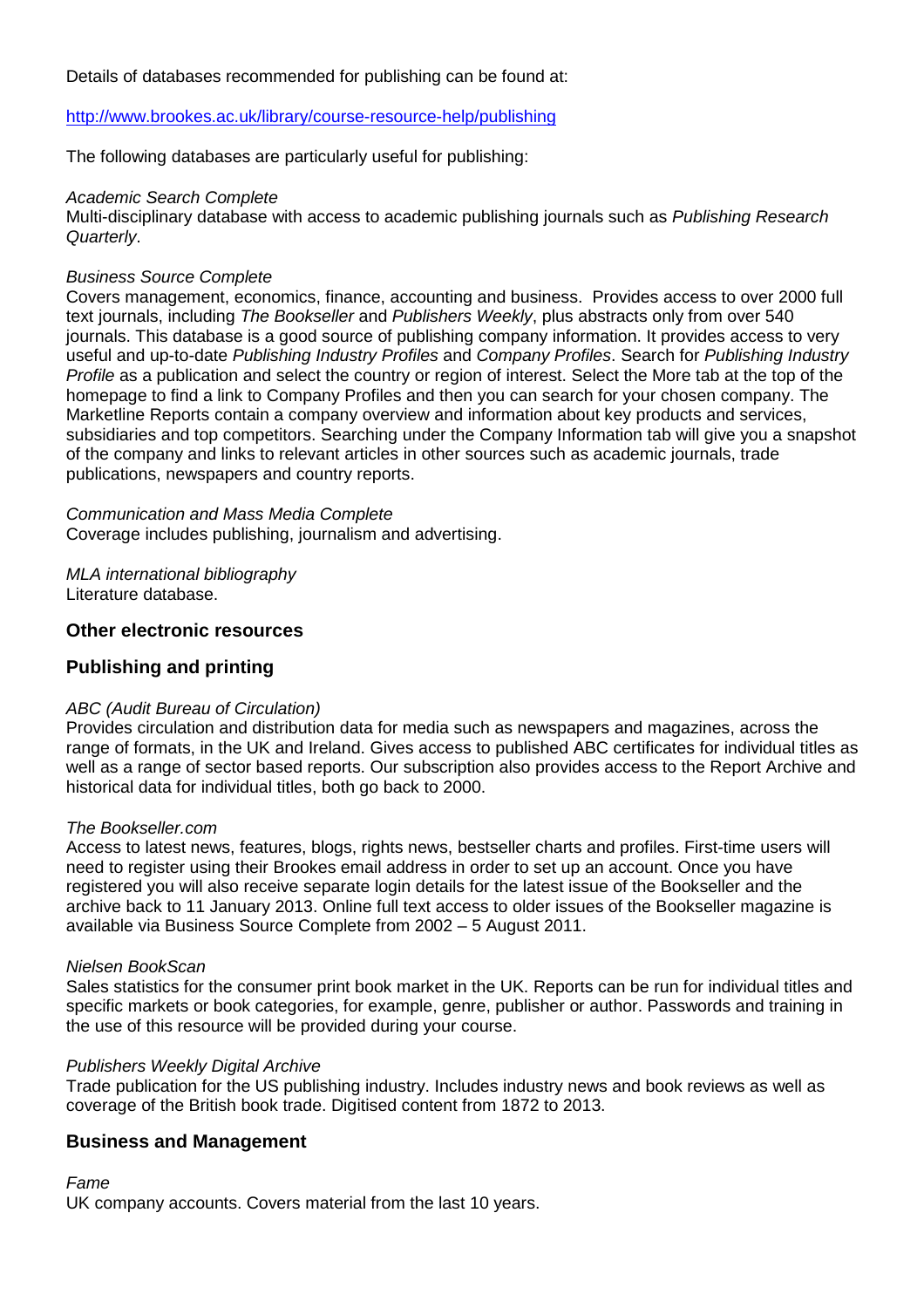#### **Mintel**

Market research reports on all sectors of the publishing industry, including retailing, online sales and magazines.

#### **Orbis**

Accounts and financial details of over a million companies across the globe.

Passport

UK and international market research reports plus information about international retailing. Coverage from 1997.

#### **Newspapers, magazines and ephemera**

#### British periodicals

Hundreds of full text periodicals from the late 17<sup>th</sup> century to the early 20<sup>th</sup> century. Covers a wide range of subjects and types of periodical.

#### Burney Collection

17<sup>th</sup> and 18<sup>th</sup> century newspapers and news pamphlets from England, Ireland and Scotland, together with a selection of newspapers from the British colonies in the Americas and Asia.

#### Factiva

International news database. Includes national and local newspapers and trade and professional journals from 152 countries in 22 languages. Also includes company and industry information.

#### John Johnson collection: an archive of printed ephemera

An archive of materials which document everyday life in Britain in the 18th, 19th and early 20th centuries. Includes facsimile images of posters, handbills, pamphlets and broadsides. Coverage includes popular entertainment and the booktrade so useful for book history.

#### **LexisLibrary**

The News tab of this legal database gives full text access to UK national and regional newspapers including the Guardian, Independent, Times and Daily Telegraph.

19<sup>th</sup> Century British Library Newspapers

Full runs of 48 national and regional newspapers.

#### 19<sup>th</sup> Century UK Periodicals (Series 1: New readerships)

A collection of nearly 100 periodicals relating to women and children, sport and leisure and humour and satire. Includes a very informative Topic Guide.

#### Proquest Historical Newspapers: The Guardian and The Observer

The complete digital edition of the Guardian (1821-2003) and the The Observer (1791-2003) including all articles, advertisements and illustrations.

#### **Times Digital Archive**

1785 – 1985. Includes articles, advertisements and illustrations.

#### Vogue Archive

Access to the complete run of US Vogue from 1892 to the most recent edition. Contains over 400,000 pages produced as high resolution full colour images.

#### **Legal**

LexisLibrary UK - UK case law/statute law and relevant journal articles.

#### **Images**

**ARTstor**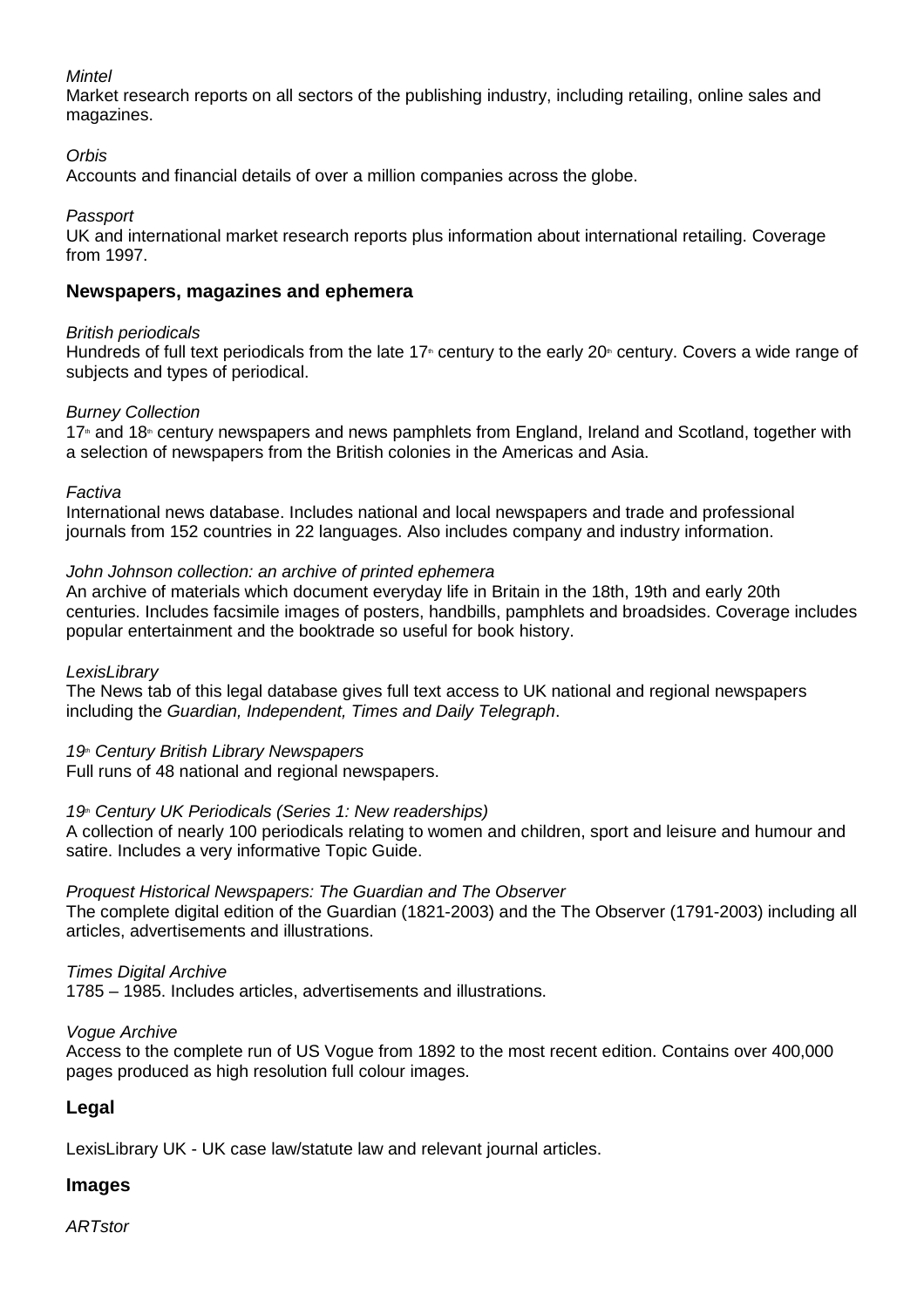More than a million images, covering a wide range of subjects. The images can be used in coursework and classroom presentations.

#### Bridgeman Education

Provides art images that are available for educational purposes to Oxford Brookes students and staff. Can search or browse by subject as well as by artist or work.

#### **General**

#### Box of Broadcasts (BoB)

If you have missed a television or radio programme that would be perfect for your assignment search for it on BoB. This off-air recording and media service contains over 45,000 programmes.

#### Early English Books Online (Full text)

Digital facsimile page images of virtually every work printed in England, Ireland, Scotland, Wales and British North America and works in English printed elsewhere from 1473-1700. This amounts to 97,905 works in their entirety with bibliographic records for a further 8,500.

#### Oxford Dictionary of National Biography (Full text)

An illustrated collection of articles providing the life stories of over 50,000 people who have shaped the history of the British Isles and beyond, from the earliest times to those who died in recent years. Includes publishers, editors, writers, illustrators, critics and librarians.

## **Internet sites**

There are a large number of publishing resources available on the internet. A selected list of internet sources of use to Publishing students can be found via the Course Resource help page for Publishing at:

http://www.brookes.ac.uk/library/course-resource-help/publishing

## **Referencing**

Acknowledging your sources correctly is a very important part of any academic work you do, failure to do so can affect your marks and may leave you vulnerable to charges of plagiarism. The Library produces a guide to citing your references using the Harvard (author-date) system. The Publishing Department recommends the Harvard system, further guidance can be found in your course handbook. The Library guides can be found at the Library Help Zone or online at:

http://www.brookes.ac.uk/library/how-to/reference-and-avoid-plagiarism

For more detailed guidance you may wish to look at the following:

#### Cite them right online

Pears, R. and Shields, G. (2019) Cite them right: The essential referencing guide.<br>11<sup>®</sup> edition  $11<sup>th</sup>$  edition. 808.02 PEA

If you are still unsure you can talk to your tutor, your Academic Liaison Librarian (contact details below) or staff at the Centre for Academic Development, which is the University study skills service, for contact details and information about the help it offers go to:

http://www.brookes.ac.uk/students/centre-for-academic-development/

## **Managing your references using EndNote**

EndNote enables you to collect, store and manage references in your own personal 'Library'. There is a desktop version available on the Oxford Brookes network, and a Web version freely available to all Brookes staff and students.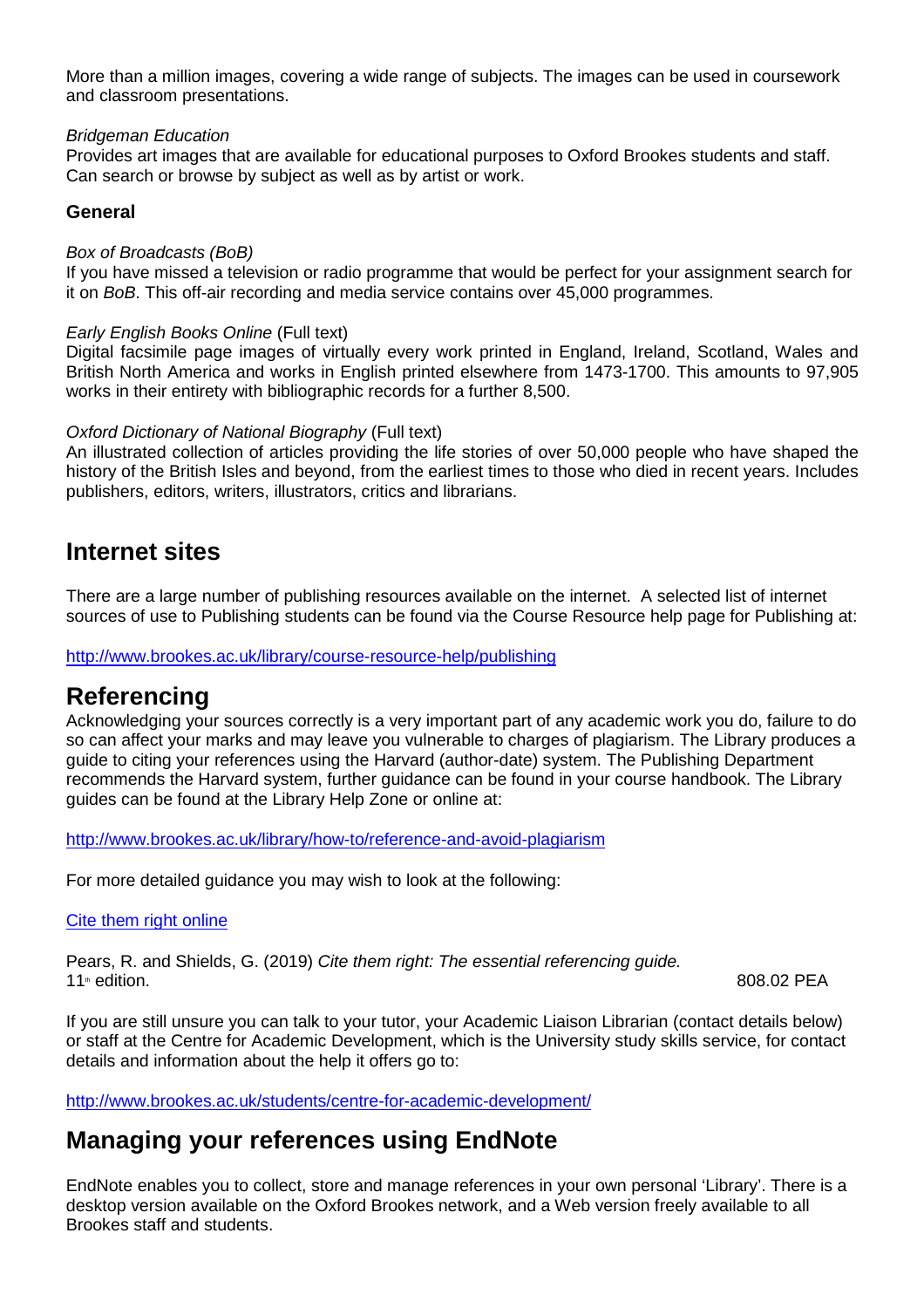EndNote is recommended for anyone, including undergraduates, to improve efficiency when studying, doing research and creating bibliographies. You can enter references manually into your Endnote desktop/Web Library or transfer them directly from databases. References from your Library can then be inserted into your Word documents and used to create bibliographies in the style of your choice.

For more information, see our Library Web pages at

http://www.brookes.ac.uk/library/how-to/use-endnote

## **Writing a dissertation/thesis**

The Library has a variety of guides and textbooks covering the writing and presentation of dissertations/theses, many of them shelved at **808.066** or **378.1702812**. The following are useful introductory guides:

| Allison, B. (2004) The Student's Guide to Preparing Dissertations and Theses. 2 <sup>∞</sup> edition.<br>E-book and print.                             | 808.066 ALL |
|--------------------------------------------------------------------------------------------------------------------------------------------------------|-------------|
| Ball, S. (2012) The Complete Guide to Writing your Dissertation: advice, techniques and<br>insights to help you enhance your grades. E-book and print. | 808.066 BAL |
| Greetham, B. (2019) How to Write your Undergraduate Dissertation. 3 <sup>®</sup> edition.                                                              | 808.066 GRE |
| Ridley, D. (2012) The Literature Review. $2^{\omega}$ edition.                                                                                         | 808.066 RID |
| Wisker, G. (2007) The Postgraduate Research Handbook: succeed with your MA, MPhil,<br>EdD, and PhD. $2^{\omega}$ edition.                              | 300.72 WIS  |
| Wisker, G. (2019) The Undergraduate Research Handbook. 2 <sup>®</sup> edition.                                                                         | 001.42 WIS  |

## **Special Collections**

The Library has a number of Special Collections of particular interest to publishing students. For further information on the following Collections, including access arrangements, see:

http://www.brookes.ac.uk/collections/special-collections

| <b>Andre Deutsch Collection</b>                           | Early Children's Book Collection   Publishing in Africa |                               |
|-----------------------------------------------------------|---------------------------------------------------------|-------------------------------|
| <b>Book Design Collections</b>                            | Jane Doe Collection                                     | <b>Rainbird Archive</b>       |
| <b>Booker Prize Archive</b>                               | Literature of the Book                                  | Steve Hare Penguin Collection |
| Books that shaped the Century   Peter Stockham Collection |                                                         |                               |

## **Access to material not held at Oxford Brookes**

It is unlikely that our Library will be able to satisfy all your information needs. The **Interlibrary Loans service** will be able to supply you with most other items you need. You can make up to 25 requests per academic year, at no charge. For more information see:

http://www.brookes.ac.uk/library/how-to/use-the-interlibrary-loan-service